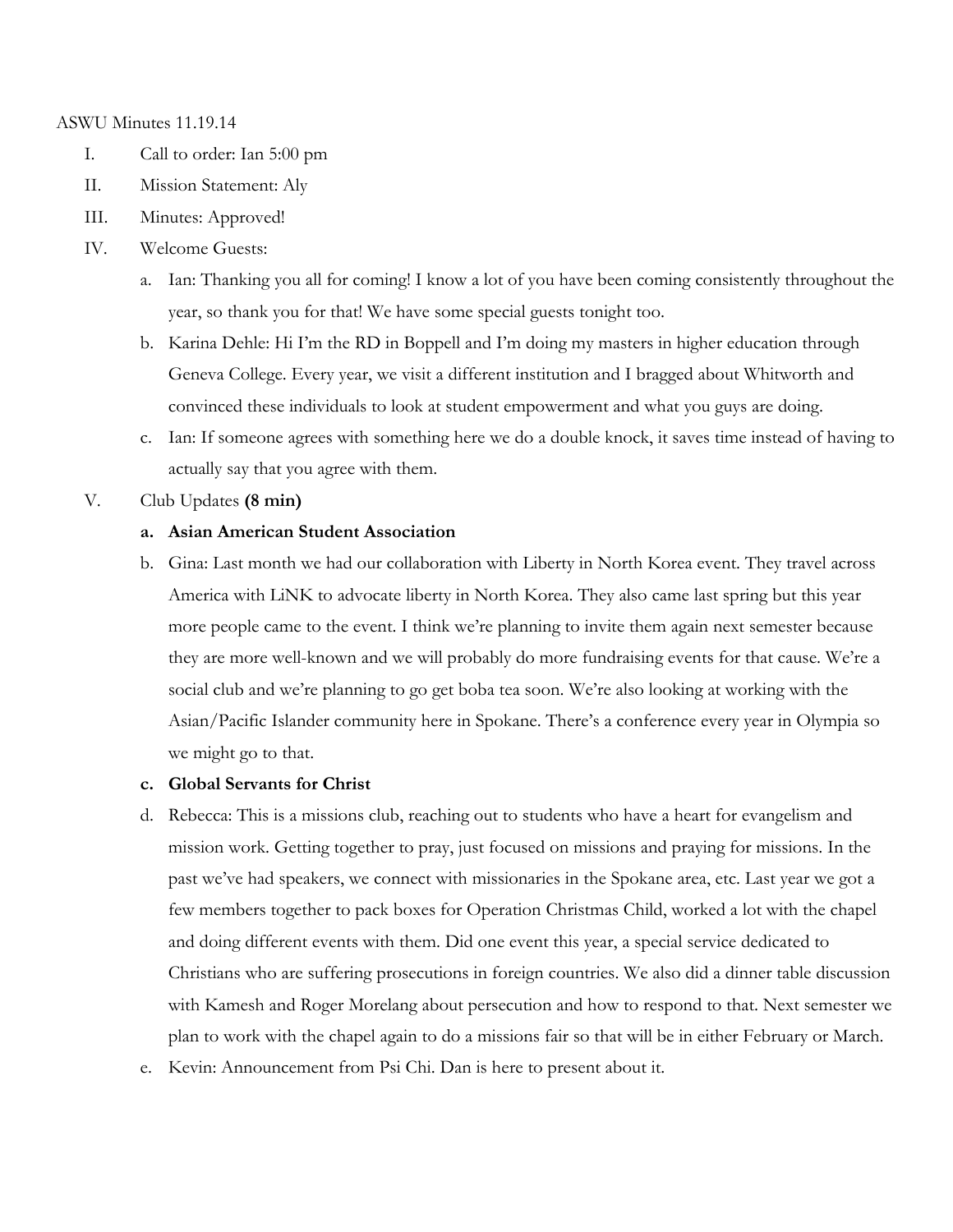- f. Dan: President of Psi Chi, talking about an event we're running this week. Colored Cookies for Cancer, a fundraiser for one of our faculty members. Adrian Teo has gotten cancer for the third time, and we're trying to as a department and a school as a whole to raise money for him and his advisor. His thing is cookies, so you go downstairs, donate \$2 and you write on a paper someone who has been affected by cancer that you know, or you can buy a raffle ticket for \$5, 3 for \$10 and it's for a gift card to Le Petit Chat.
- g. Kevin: You can do this any time at the info desk.
- h. Laurel: Does the money go directly to him?
- i. Dan: Yes
- j. Guest: Why are you stopping this Friday?
- k. Dan: We might not.
- l. Lauren: So it should go in newsletters?
- m. Dan: Absolutely. We're actually planning on keeping it going past Friday.
- VI. Recognitions
	- a. Ian: Lauren! You've done an amazing job all semester, I love how you jumped in last year to that position and you've done an amazing job. I wasn't able to go to Boppell Coffee House but I heard it was great! The posters were really nice, and the perspective and contribution you bring to meetings; we're better for it.
	- b. Ian: It's also someone's birthday today! Haley! (sing birthday song)

## VII. Reports & Vibes **(15 min)**

- a. Ali: Pass
- b. Saige: Pass
- c. Matt: Last weekend there was a group that went to a conference, NACA, but this group will be the first of us contributing to our carbon offset fund. They will contribute \$7, which will buy most of a tree.
- d. Josh: Some confusion from some freshmen, asking how they find out about finals schedule.
- e. Ian: If you go on the Whitworth website, you search registrar's office and it should be one of the links.
- f. Laurel: On Monday Aly, Katie, Jerrica and I went to Department Chairs and it was awesome. Spent the most time talking about associate professors and full time professors and difference in pay. That was really interesting. Talking about ways to make that more fair, increase their pay and support them more. I have a movie night, The Giver, EJ 233 8pm this Saturday.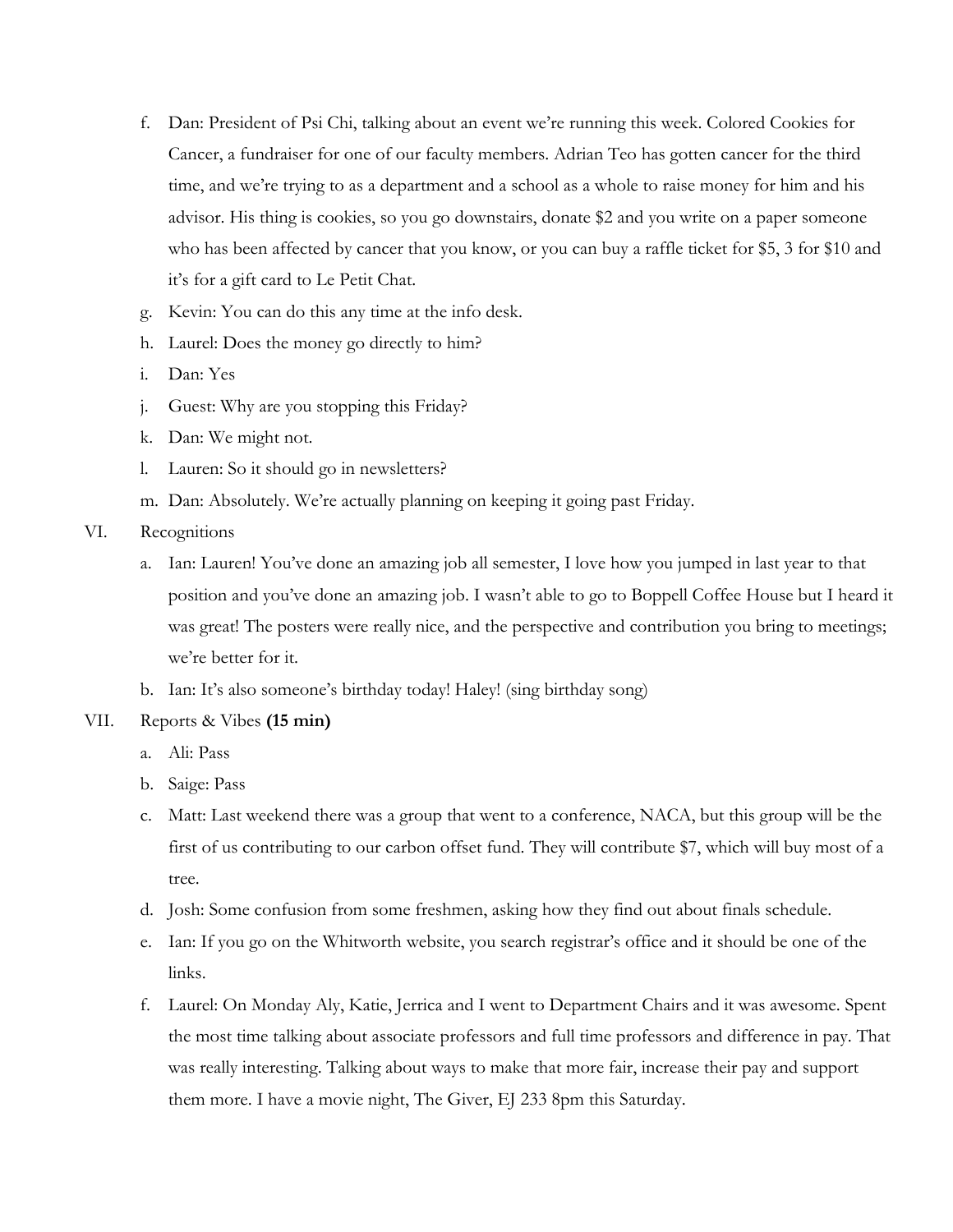- g. Aly: We're in the middle of elections, they're going great. I've had residents talk to me, and they had this idea that Stewart is such an older building that it doesn't make sense to pay the same amount so they propose paying less for housing.
- h. Katie: Our last issue was supposed to come out today.
- i. Haley: It's my birthday today! Operation Christmas Child is in full swing. If you haven't picked up a box please do so. Boxes are due Sunday!
- j. Jerrica: Skyler, Elaine and I are doing a combined service project. Trying to do two birds with one stone, stockings to be distributed to Hillyard and West Central high schools.
- k. Alicen: Packing party on Friday at 7pm in Warren.
- l. Marianne: Arend and Boppell will be doing a service project this Saturday. We will be painting dog houses at Spokanimal and convincing people to buy puppies.
- m. Niehls: This weekend is our backpacking trip to Stanley Hot Springs. Originally thought no one would want to come but 26 people signed up. We can't take them all but we're taking 19. They all seem excited!
- n. Bre: 2 questions from residents. Concern- most public restrooms have toilet seat covers and although it is a residence hall they are still communal bathrooms. Either get them or get antibacterial wipes. Who would I talk to? {Alan Jacob}
- o. Rigel: Pass
- p. Raleigh: Unplugged tomorrow, I bought \$146 worth of mugs. Went to the fancy section at Northwest Christian Thrift. I need help with that though, if anyone would like to help and is free at 6:30 or 6:40 please let me know! We'll also be auctioning off the stuff we used as decorations for homecoming. Resiliency project- December 3, 7pm downtown at the Bing Crosby Theatre. we still have 11 free tickets available. Auction money will go into my ticket fund.
- q. Graham: Pass
- r. Jacob: NACA was really great! This week there are basketball games Thursday and Saturday. Thursday is Rutgers- Newark, women play at 6 men at 8. Saturday Saint Thomas is coming, men at 7 (women aren't playing). Had a question about possibly getting- centerfold of Taylor Farnsworth in the Whitworthian? Can we get like 400 of those? We'll talk. I'm going to order 1,000 pom poms, they will be black and crimson and I can't wait. Until I get those it would be cool to have something to unify the crowd, even if it's a picture of Taylor dunking. Last year they came to the fieldhouse and beat us.
- s. Ian: If you know where there's a lot sitting around let Jacob know.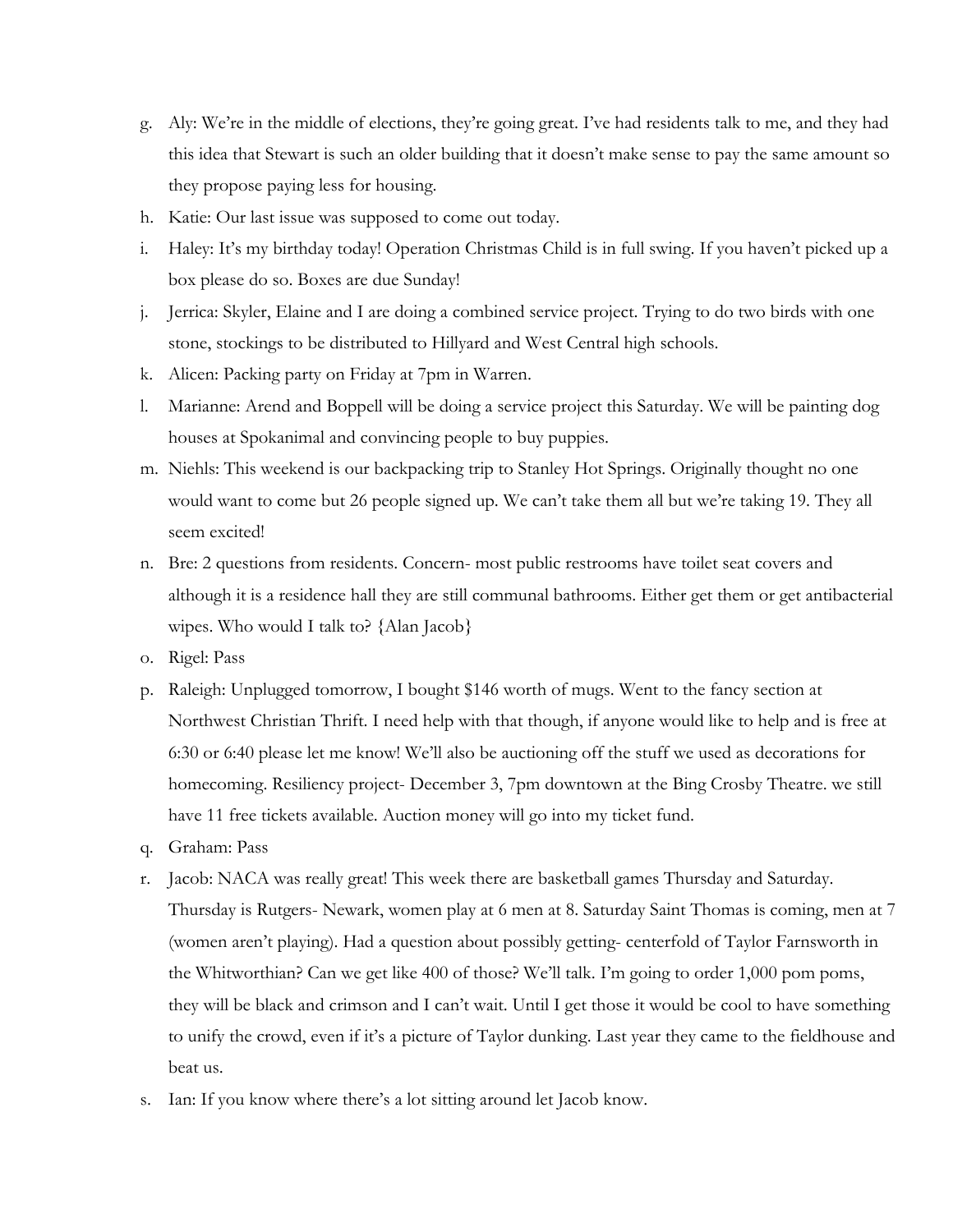- t. Guest: Can you clarify which is whiteout and which is blackout?
- u. Jacob: Thursday is whiteout and the blackout is Saturday. Men's soccer broadcast, Saturday at 10:30 am will be streaming. If they win on Saturday, they play again on Sunday at 10am and they'll stream it in the MPR again.
- v. Jordan: Sports are starting to finish up. [announced winners for each sport] Championship for volleyball is Monday or Tuesday. In the beginning process of planning an event for championship for basketball, December 7 6-10:30 in the fieldhouse, but don't put that in newsletters yet. Me and Jacob are starting to talk about the 3-on-3 tournament in Jan term. It'd be kind of like a 3 day thing, first would be a few games and then a few more with a 3-point shoot out, and the last day would be the championships. It would be something for people to do when it's cold outside.
- w. Samantha: Talking about getting ASWU clothing, who would be interested? {raise hands}
- x. Ashton L: Decided to do the senior class gift a little differently. A lot of people have different interests and passions, and it will look like what someone would do if they were donating to the university. There will be things for seniors to choose and that's what their money will go to. I'll send out applications but if you want to start thinking about that, that would be great.
- y. Erika: A lot of people are tired and ready for the end. Pushing through. Another thing- the port-apotty project in the loop, a lot of people don't know what it is and a lot of people have adverse reactions. Questions about what it is. (talk to Chase)
- z. Skyler: This Saturday after the game, Duvall 4<sup>th</sup> floor party. There will be prizes, blackout, glow sticks, etc.
- aa. Jenna: Service project on Saturday, Arend sweatshirts came today.
- bb. Danny: We have a poetry slam planned for January 22. Everyone's allowed to do it, it's a competition. Start writing something! We want to see a lot of participation in this event. Also winter is coming, try to stay warm.
- cc. Alicen: Do we have to sign up?
- dd. Danny: There will be sign ups and posters in January.
- ee. Lauren: I've heard it's supposed to snow tomorrow and the rest of this week. Thanks to everyone who came to Boppell Coffee House.
- ff. Ashton S: Last night Pirate Pride with the service learning department went to see LaVerne Cox, we made it a fun event! On Friday we have the international festival. Tell all your people, 5pm is dinner in Sodexo, 7:00pm will be a talent show and presentation of the flags.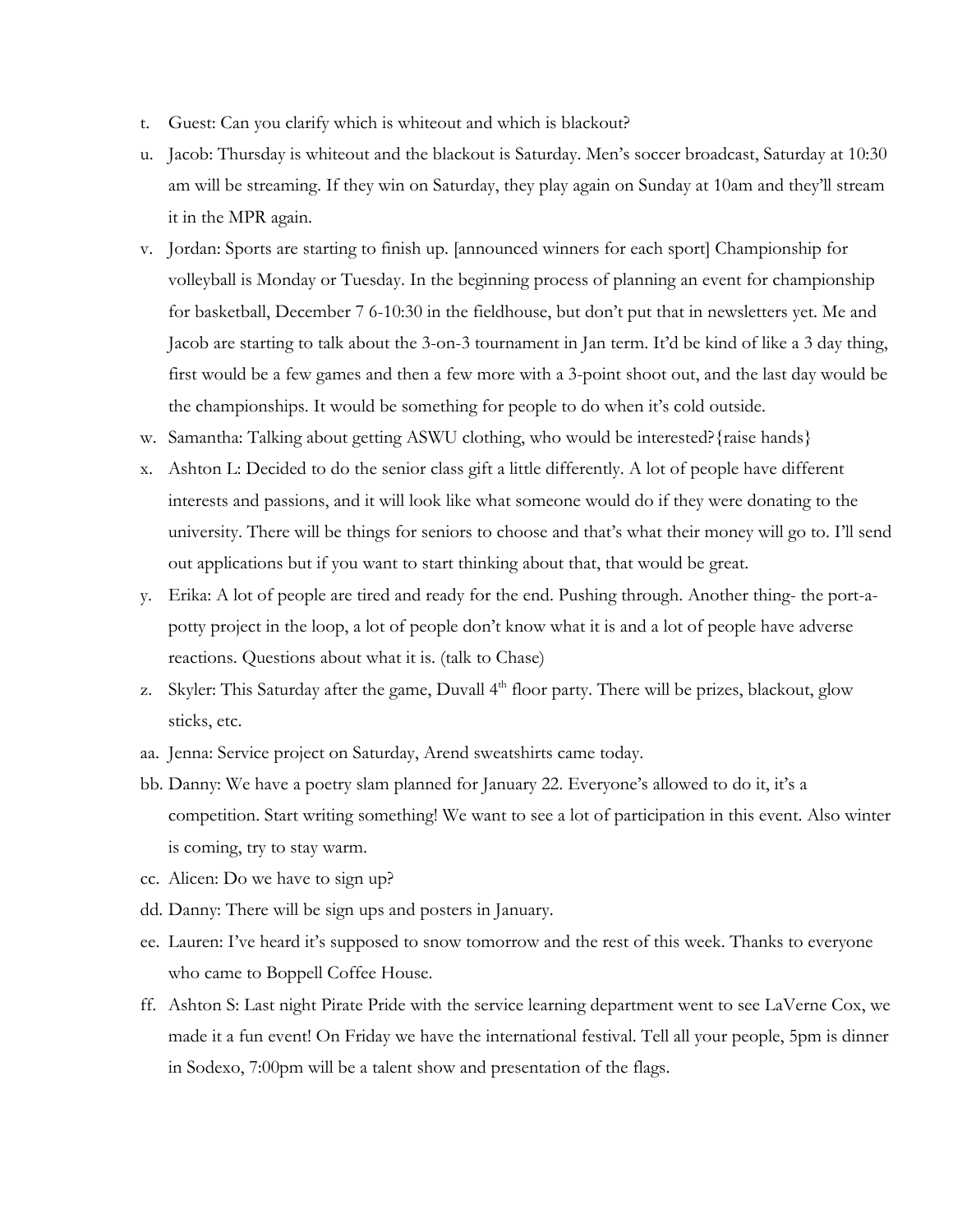gg. Josh: Question from a foreign exchange student- does everyone know Nancy? She was asking me how to get a flag for an international student who wanted one. I directed her to Ahyana.

hh. Elaine: Pass

- ii. Ian: I serve on University Council, a bunch of directors or VP's across campus. Every meeting I get to brag about the students, I got to share what students across campus are doing. They're always impressed with all you guys do. It's been a great semester, it's weird this is our last meeting! Great job this semester, we will also talk more at our Christmas party.
- VIII. Speaker: Terry McGonigal Director of Church Engagement **(20 min)**
	- a. Terry McGonigal: It's great to be with all of you. The great leadership you provide as student government and your effect on the community is amazing- part of what makes Whitworth what it is. I was just back at a Lutheran college in Minneapolis and it's amazing how universities take on reputations. One of the things multiple people mentioned was the level of responsibility as students in leadership positions in this community and the effect it has on how we function. My way of saying thanks affirmed with how other institutions view us. 20 years I was dean of spiritual life, stepped away last spring. Thought the 20-year mark was a good time. When I started I was 42 and when I left I was 62. There's a growing gap between me and you in terms of age. They're in process of finding a new one and they will be more proximate in longevity and birth date.
	- b. What I'm doing now started about 2 years ago when Jerry Sitser got a call from a friend to check in. John is a grant officer at the Lilly endowment. This was a casual conversation. Over the course, John started to hear more from Jerry about how Whitworth has stayed clear with Whitworth's mission but we've expressed it in service and especially our relationships with service. Lilly has been looking for partner institutions to support the mission. They never thought about a university to be a partner, but this led to more conversations and they invited us to submit a grant application and we received word we'd received the grant to create the Office of Church Engagement. I had to make a decision I chose to pursue this new endeavor. My role is to do the same thing with churches as I did with you as students. Go out and listen and ask might there be a way that the university can support what's going on with churches. Started conversations with First Pres Missoula, led to a conversation with multiple churches between Missoula, Bozeman and Billings about how Presbyterian churches there could be regional support for churches in rural Montana. One crisis is the integration of rural sociology. Many schools are gone, medical services are gone, etc. Churches are the last entities to provide what these communities need in some cases. People there are land rich but cash poor. In relationship to Missoula, I've talked with sociologist Stacy Keo, we will start to have students go and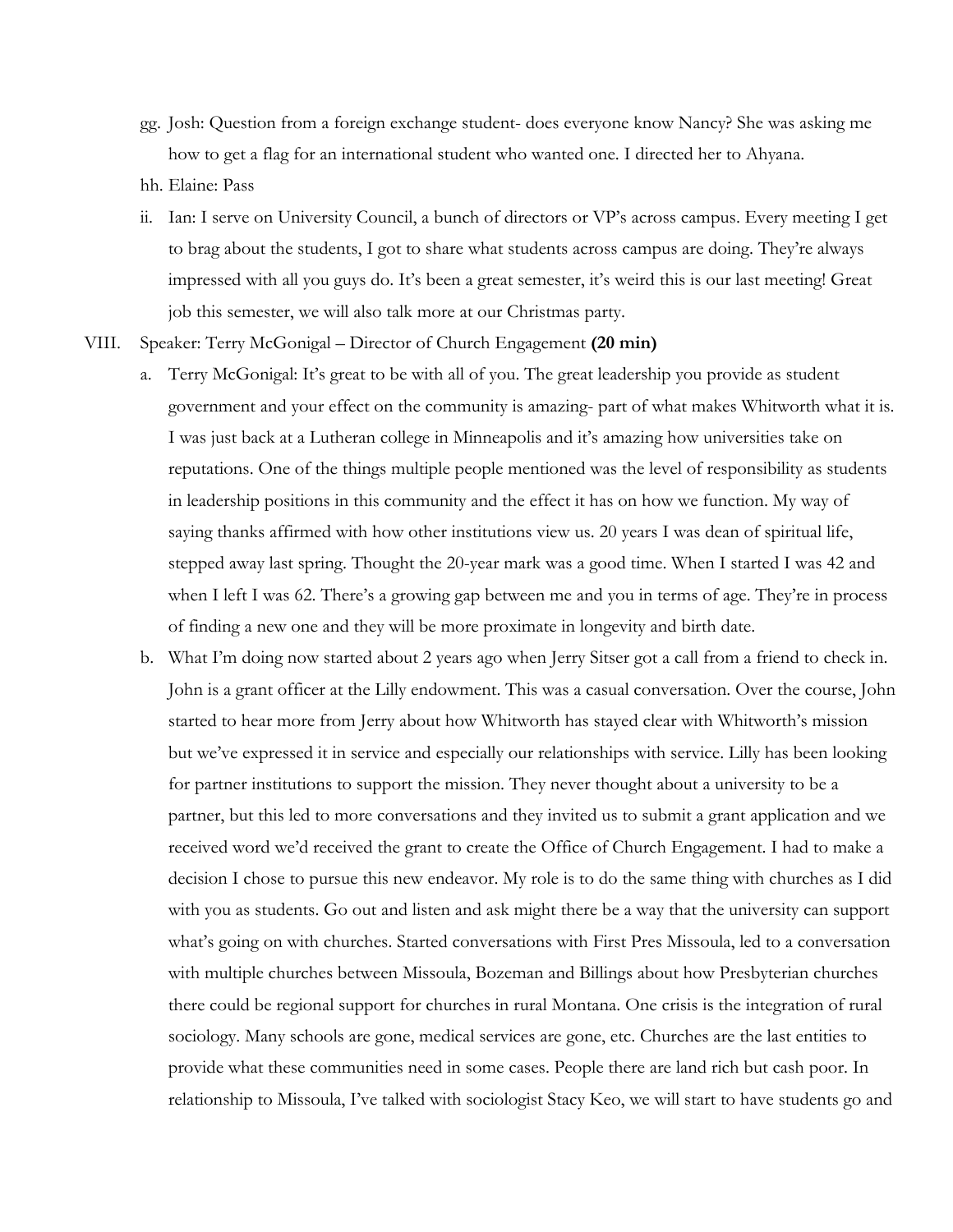do internships to see how churches can lean into that and serve needs. Another way is to help churches learn their own histories. At First Pres Missoula, next September is the laying of the cornerstone. That church is 100 years old. Movie- A River Runs Through It, that movie is about that church and its pastor. We will have a student go out this summer and work with them, gathering the history of that church and the relationship of the church with the community. Want to make it a big deal later on with a celebration of this partnership. Alongside of that is the opportunity to have students do ministry internships in churches. Research and history interns are funded by the Lily endowment. Also opportunity with Murdock foundation, graduate assistant ministry interns. By next year we will have received over \$200,000 to support that program. That money provides for 15 summer ministry internships. We will start in Spokane next summer. Each one is \$3,500 for 10 weeks, we're hoping with that stipend and when a church takes on that intern they provide a homestay for the student for the summer to eliminate room and board costs. We think this will help students financially. 5 international internships for students to go somewhere else, \$1,500 plane ticket to get there. Each subsequent year we will build this internship by 15 interns each summer, 30 the second year and 45 the third year.

- c. We hired Sam Abbot; he's the summer ministry internship coordinator. There's between 30 and 40 students expressing interest, and 25-30 sites. We've only gotten money for 15 internships funded by Murdock, but we have some places saying they don't want the money they just want to help students. We have a sense there will be maybe between 25 and 35 opportunities if we can get other entities to put forth the money. This is not a one-time experience; these are long-term partnerships. We want a minimum 3-year commitment and they will sign contracts so we can build capacity over the years, stipend will also increase. Our way of trying to help and provide meaningful experiences and help churches and other ministries all over. We're talking with Union Gospel Mission, Partners International, YFC, Hillyard, Big Table ministry, etc. Great opportunities and we think the whole program will grow overtime. I'm having a lot of fun, looking forward to when you as students get out in the internships and see what you're learning. There's a lot more to it, but those are the most relevant to your concern as students.
- d. Chase: In what step of the hiring process is your old position in?
- e. Terry McGonigal: We want you as students to go out well-trained and connected to placement sites, applications are open until the end of the semester and will close December 12. During January is when we will go into final contracting with the opportunities that are out there. Then we will match applications with opportunities, when students come back we will let students know by February 1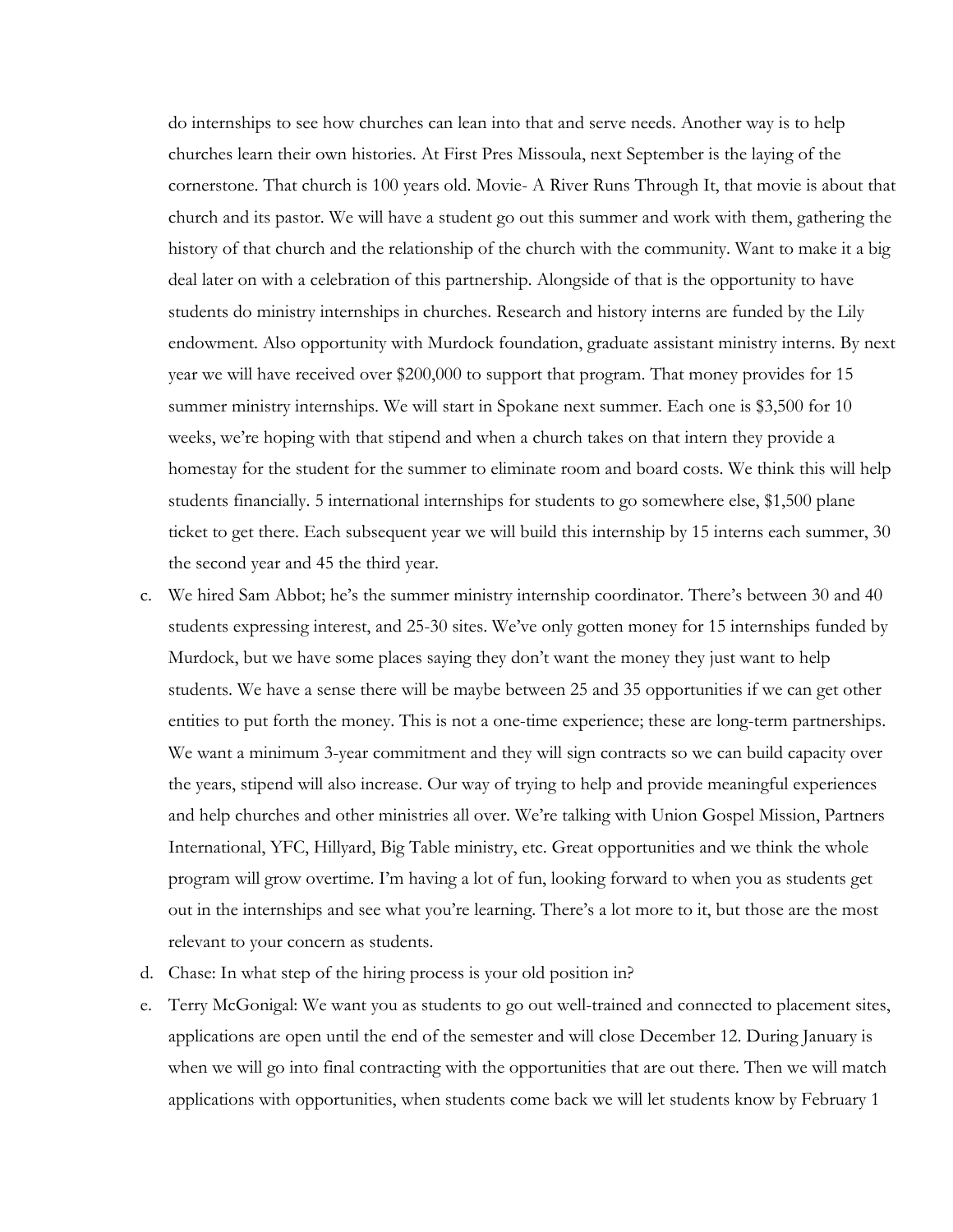and then we will want you to contract with us. Students need to know this is a commitment they are making, then we will go through a training process together. Application process runs through end of semester. It's all up on the website. OCE.

- f. Ian: I know a couple people in ministry as health science majors; do you have to be a theology major?
- g. Terry McGonigal: There are no prerequisites. We want to find out what your interests are. There could be an opportunity in public health in Montana for example. We're casting the net really broad. No limitations on what major you need to be. We need sociology majors and people in journalism, communication, history, etc. Developing oral history for example.
- h. Ashton: How far along are you in finding a replacement for your old position?
- i. Terry McGonigal: I'm not involved. There have been 3 candidates come to campus and there are a few more coming. One is a Whitworth alum. Mindy Smith is also a Whitworth alum.
- j. Jerrica: You talked about the three-year contract, is that with the site or the student?
- k. Terry McGonigal: With the site. We're only asking students for a one-summer commitment.
- l. Joshua: Mentioning ministries, most of them sounded like pair church organizations? Will there be others?
- m. Terry McGonigal: Yes those are pair sites, many churches here in town are also involved. I'll go to Coeur D'Alene to talk to a church there. There are a number of churches being planted here in town, etc.
- n. Eli: What does the betting process look like with alignment to our Christian mission?
- o. Terry McGonigal: We're talking to people we already have relationships with. That process has been trickier with international sites. We are talking with people, and many who are alums who get Whitworth and we're hoping to figure out where. Some places won't be ready until summer 2016. Any venue we place a student, there has to be a match with who we are at Whitworth.
- p. Erika: Who else works in the OCE? Is it just you?
- q. Terry McGonigal: Right now it's just me and full time administrator and a 20 hour a week person, Margaret Claassen. That's it right now, but it will grow over time. I couldn't have anticipated that it would have grown this quickly.
- r. Jenna: You mentioned the grants, when do they run out and what will we do when they're gone?
- s. Terry McGonigal: One reason Lilly was interested in working with us was that we received a vocational grant from them years ago. 2 million dollars. Out of the 88 schools, only 9 of them fulfilled the sustainability requirement and we were one of them. We won't chase after money and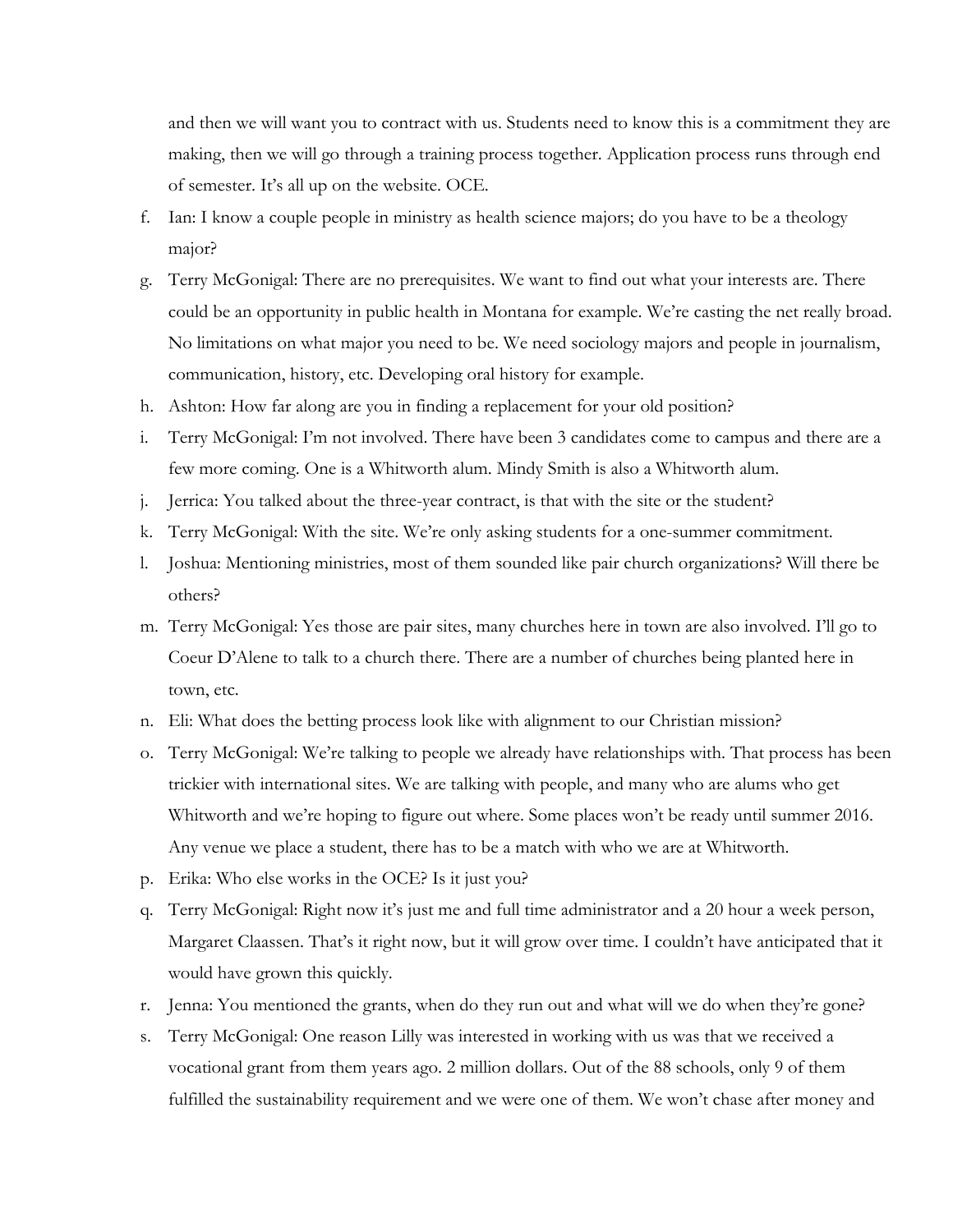pull the rug out when we have it. I have to monetize the plan over a period so it's self-sustaining. There's a lot of programs we will deliver to generate revenue for what we want to have continue. Already we have received our first significant donation of \$5,000 unsolicited. That was a nice affirmation that what we are doing is getting noticed. Sustainability is a big issue.

- IX. Matt Keiper- Sustainability Coordinator
	- a. Matt: The beginning of this year they took plastic water bottles out of café and coffee shop areas and they want to extend that to the rest of campus. There's also been a strong student voice in this. Sodexo to be able to move forward on this wants to have our confirmation that this is a good thing they should move forward on. If you read the document we sent out I'd like to open it to whatever you'd like. I'm hoping we can get confirmation on this by the end of the conversation.
	- b. Graham: I was reading it and it said Sodexo planned to compensate by increasing prices of other things, do you have what kind of increase?
	- c. Matt: The main thing with that is to show they are not concerned about the financial impact of this. They have options and that is one option, I don't have a number for you but its minimal.
	- d. Bre: From a health standpoint, if having bottled soda would be the only option for people to buy then I'd rather have water bottles than keeping soda.
	- e. Matt: I don't think the idea is taking away only water but the plastic bottles. They would provide other ways to get water. More drinking fountains, more reusable water bottles, etc. Taking away water completely isn't the answer and they would supplement this by providing more opportunities for water.
	- f. Lauren: I'm a big fan I think this is a great idea.
	- g. Jenna: Water bottles- you mentioned they will be selling reusable ones, those are really expensive. No one will buy them, if I have an option of buying a \$33 water bottle or a \$1 bottle of soda I'll do that.
	- h. Matt: That will be something to address.
	- i. Ashton L: Have you considered a policy change so after you're gone it will still be a policy for campus?
	- j. Matt: That's a great idea. My question would be where would that policy be.
	- k. Ashton L: Talk after?
	- l. Ian: This wouldn't change the vending machines?
	- m. Matt: That would be with the policy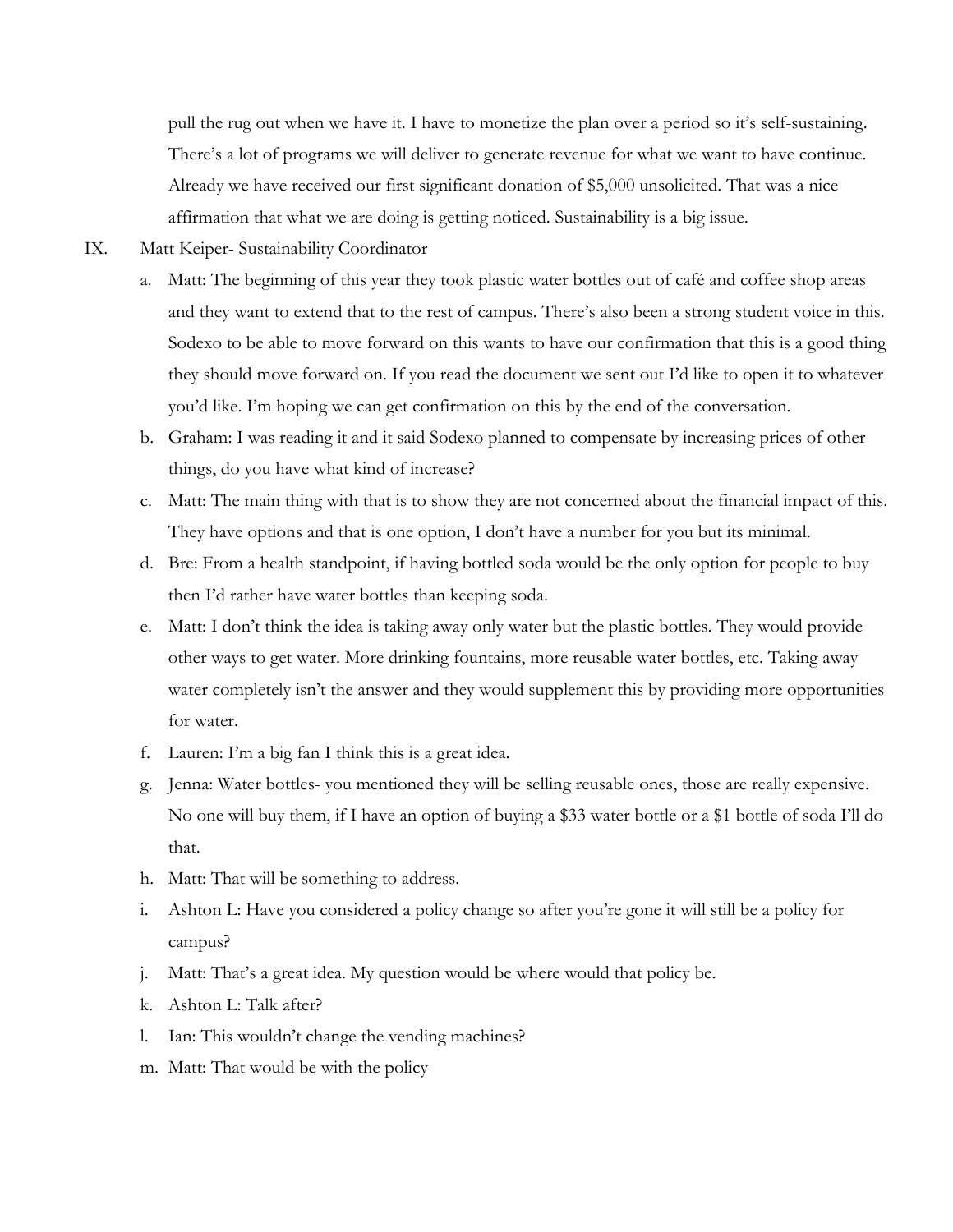- n. Sam: There are some places where they could eliminate this, like the stacks of plastic cups in the coffee shop. Issue of wouldn't people just buy soda? Maybe an informative educational program to show how much you're wasting or using.
- o. Jerrica: We get free water bottles at the beginning of every year. If we will take water out of sporting events, I would suggest getting the automatic fill ones. There's only one now in the field house, putting it by the concession stand would be good because it would be more accessible.
- p. Jordan: Support for this, I think it's important. Response to Bre: There will always be a demand for soda, focusing on water bottles because there are reasonable alternatives. Because this is easier for an alternative.
- q. Danny: I agree this is necessary, the water bottles at the beginning of the year suck. Maybe make a campaign- Whitworth colors? There's a lot of ways this could be a positive thing, also having only one water refilling place… the more of those we can have the better.
- r. Joshua: I'm not opposed to this at all, but before full support I would like to see a more formal plan of how they will deal with less water bottles.
- s. Straw vote, 1 opposed.

# X. FVP **(20 min)**

- a. Updates
- b. Kevin: We got over \$6,000 transferred into unallocated. We low-balled the estimates for each students and that's the extra money we have. New unallocated \$18,138, capital \$7,621 roughly. Gave \$50 to Marianne for Boppell Arend service project, food for thought posters, passed updated lights requisition, and didn't pass an outdoor rec trailer requisition. We also made a recommendation for the event tech requisition.

## **c. Event Tech Requisition**

- d. Caleb Nolta: They asked me how many mic stands we had that were working or not, I had trouble answering because it's not a binary thing. It's a grade of working well to not working hardly at all. The same thing goes for the DI's. They go from working well to not working. (Direct Input). When you want to run a guitar through a sound system, you plug a cable into it and then into a DI box, and then a cord from there to our soundboard.
- e. Kevin: They can't go anywhere else and we use a lot of their equipment. The entire campus also uses it.
- f. Caleb: As far as mic stands and DI's, the ones that are working well- we still need more especially for concerts and hosanna, etc.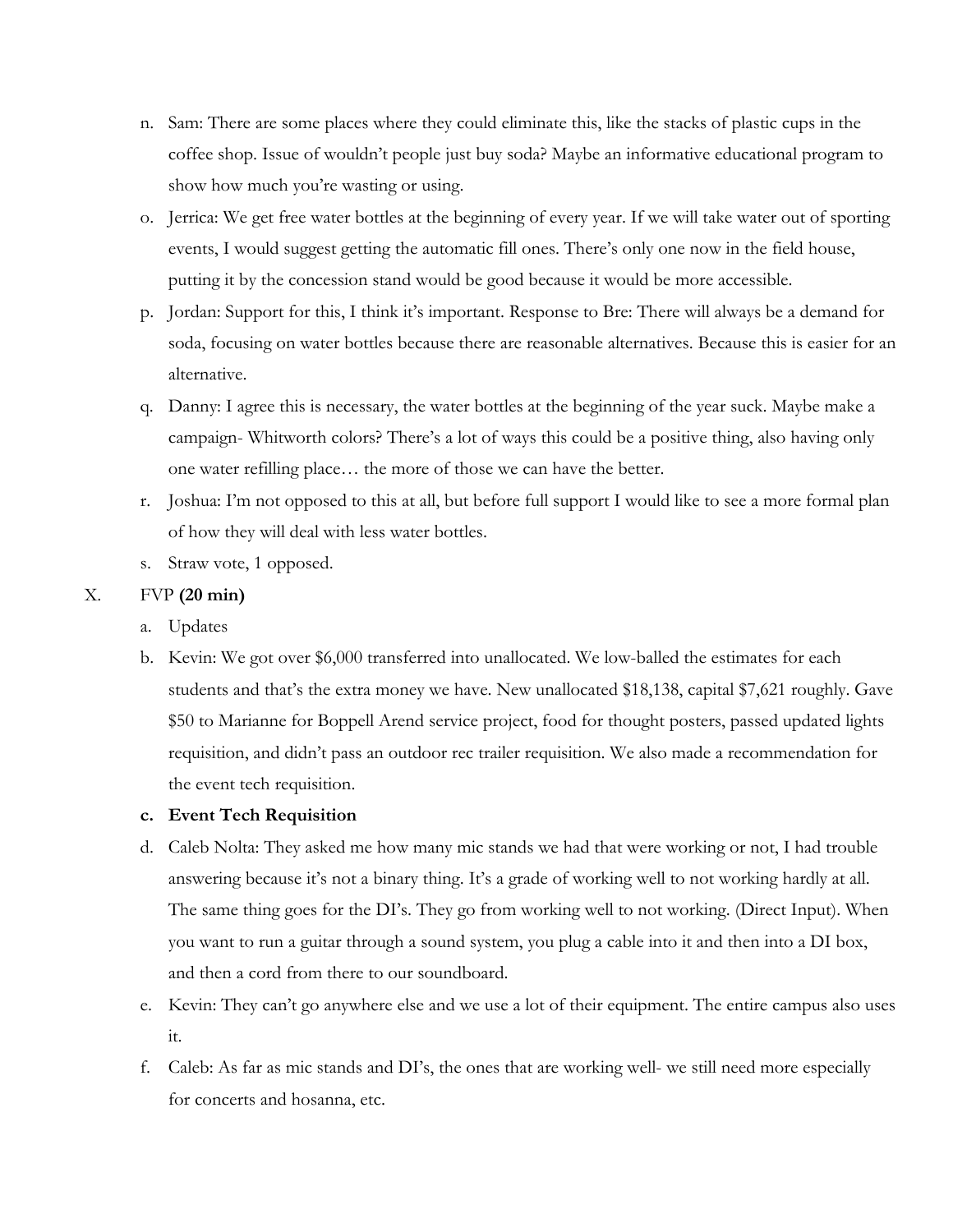- g. Lauren: In the interest of being sustainable, is there any effort into repairing these things that are broken?
- h. Caleb: We fix things when we can but its not always possible. Sometimes it's fixable but sometimes things wear out. We do what we can.
- i. Danny: A lot of people working with event tech were trained to plug in things and work events, but when something actually goes wrong we either go to the theatre department or someone else. It's not always efficient in time or money to always try to fix it. I recommend we pass this for the full amount. It can embarrass people if things stop working, and we use these things almost every day. There are events every day and supporting event tech will be beneficial for any event we have on campus. Event tech makes requisitions every year but not for the same things. If we have things that work well things will not take as long and will cost less.
- j. Caleb: Efficiency- updates will help us cut down time on events.
- k. Skyler: The recommendation was to cut the list in half, but you took out the drum mic kit, which seems like a pretty important thing. Is that something we should wait on or is it something we should do now because it's expensive?
- l. Jordan: In finance committee we understood that they use normal mics and they're not great sounding but they do work. With our funds now we thought it might be better to do that in the spring if we get more money.
- m. Caleb: I don't think that I really correctly emphasized the need for the drum mics. It's possible to use the mics we have now but they're not meant for that and they don't work that well. We don't have an adequate solution.
- n. Danny: There are things we did have but recently broke. It's hard to quantify the effect sound can have on someone but it does.
- o. Caleb: we don't have a bass drum mic anymore. (Step out)
- p. Capital or unallocated?
- q. Kevin: We can't go below \$5,000 on capital but we can do the whole amount from unallocated.
- r. Ian: Unallocated is also capital too.
- s. Erika: What's the longevity?
- t. Longer than 5 years.
- u. Kevin: \$18,138 for the new number.
- v. Bre: Could we split the number between the accounts?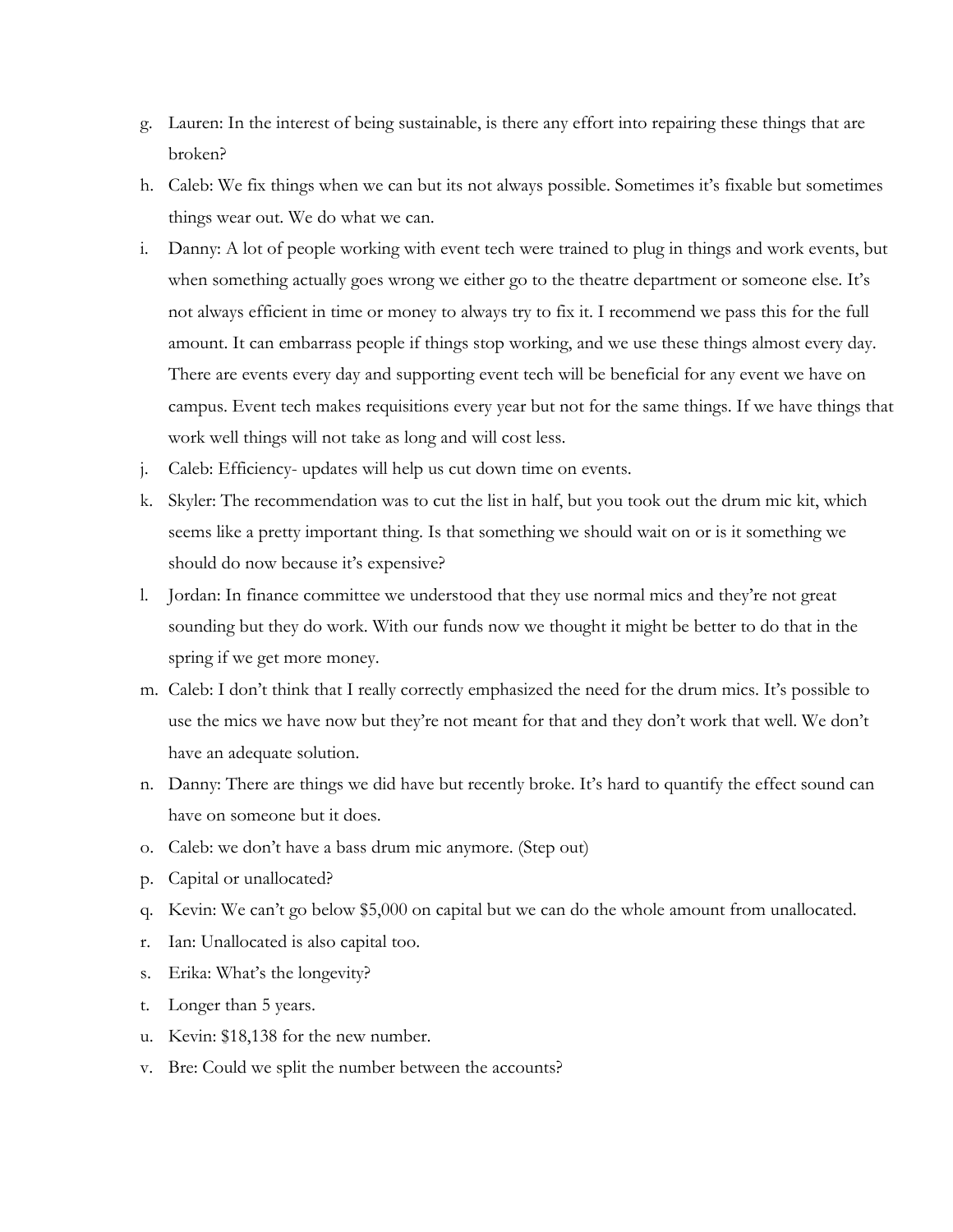- w. Ashton: I see a lot of value paying for the full amount. Everyone on campus uses them and this is a really good use of our money.
- x. Samantha: Laurel, have you booked a lot of concerts with drums? (no)
- y. Danny: Hosanna has drums every week
- z. Samantha: Coming from finance committee, it's a lot of money and we've never had this many requisitions before. I'm getting nervous with how low our accounts are getting with spring still to come.
- aa. Ian: In a perfect world we would be blanked out at zero at the beginning of the year. Years ago they would only have a few thousand dollars for the whole year. We don't need a cushion in unallocated but capital does need to stay above \$5,000.
- bb. Graham: I can see the merit of giving them half of what they ask for, but I don't see why leaving the drum kit out would help. Maybe make a scenario but have a drum kit too.
- cc. Jenna: Motion to take the 1,858.64 out of capital and the rest out of unallocated?
- dd. Second
- ee. All in favor of passing for the full amount for this figure and then the rest coming from unallocated?: Motion does not pass
- ff. Lauren: Motion for the 1,800 number plus the drum kit out of unallocated.
- gg. Second
- hh. Passed, none opposed.

#### **ii. Automatic Lights Requisition**

- jj. Kevin: To put sensors in these rooms so they turn off automatically. Matt can answer questions.
- kk. Danny: Seems like a clean amount. Where does that come from?
- ll. Matt: These are the numbers facilities gave me.
- mm. Erika: Why are the prices so different?
- nn. Matt: One is a timer and the one out here is an occupancy sensor to sense whether there's motion inside of the room, etc.
- oo. Erika: Does the workroom one make any sound?
- pp. Matt: I don't think so.
- qq. Ian: Have you talked with Rachel or Erika about a timer in their office space?
- rr. Matt: Yes I sent an email and I've heard back from most of them. (Step out)
- ss. Aly: Wondering if the occupancy sensor is really necessary.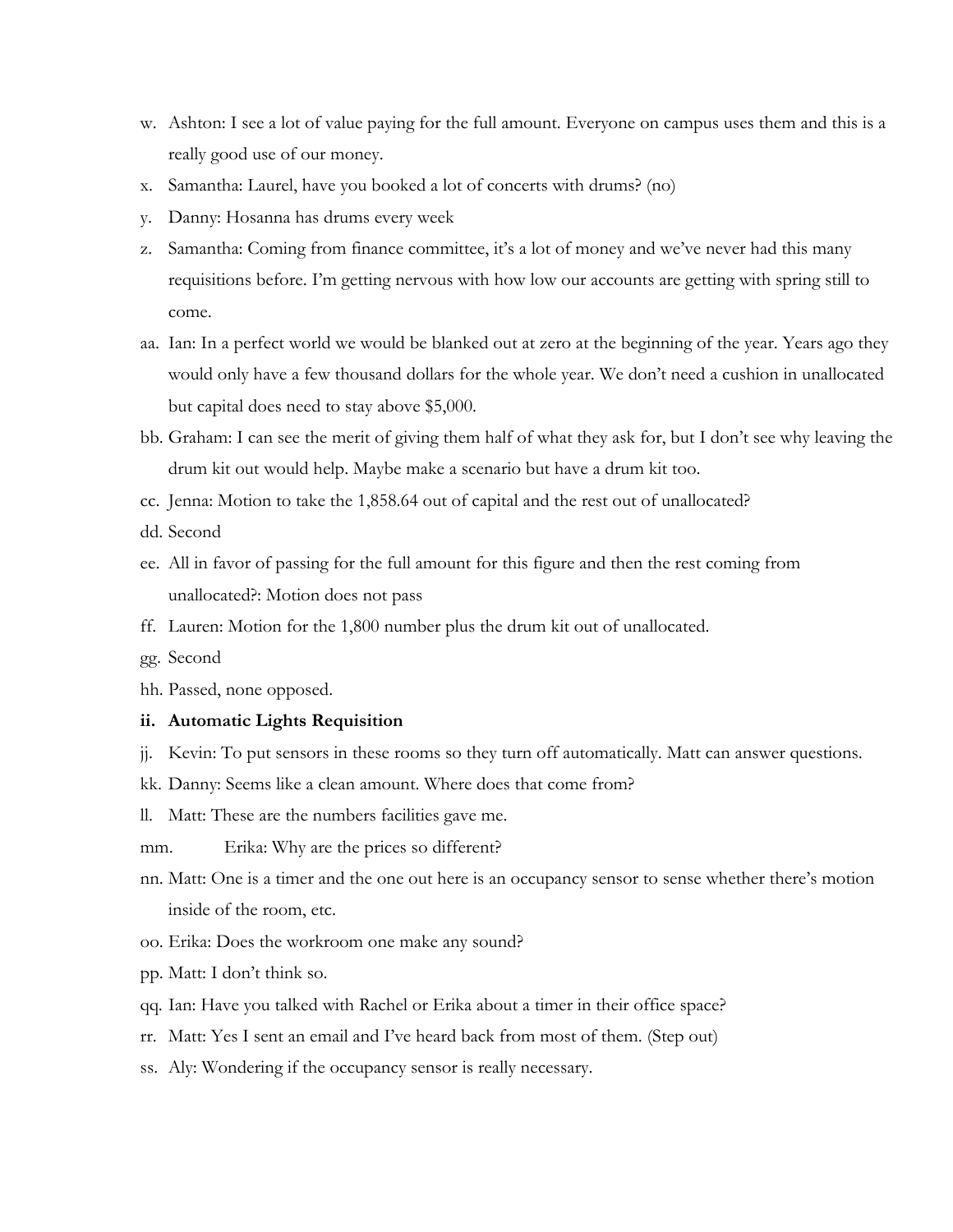tt. Ashton L: This is my study space sometimes so I'll be here late at night so when I'm not here the lights are on all night or until later when the janitors are here. The lights are on fairly often throughout the night.

uu. Ian: There is an emergency light that doesn't turn off.

vv. Joshua: Do we know what this would be offsetting as far as energy?

ww. No, not sure.

- xx. Jerrica: Regarding the slight hesitation that facilities may do the update eventually, do we have a timeline for that?
- yy. Ian: Matt mentioned that that's not necessarily true, he didn't really know. They are doing locks and windows right now so this isn't on their priority list.

zz. Haley: Would you still be able to turn the lights off? (yes)

aaa.Rigel: Can't we just have a sign that says turn off the lights when you leave?

bbb. Jenna: Why don't we have a timer, why do we need an occupancy sensor?

- ccc.Ian: This room is often used, it's not a common thing for people to turn on a timer. This is a more professional space.
- ddd. Danny: Could we ask for a pitch in from people who use it the most often?

eee.Bre: When the info desk workers do sweeps all the time, could they turn off the lights then?

- fff. Ashton L: In response to putting the sign up, if someone's doing an event in here they're not going to look at the switch. It's not a part of the thought process.
- ggg. Kevin: The info desk people come in here at 1 in the morning, and it could be on for hours before they come in. They don't count this room.

hhh. Aly: Motion to pass the \$50 for the timer switch.

iii. Second

jjj. Not passed.

kkk. Lauren: Motion to pass for full amount

lll. All in favor? 7-7. 1 vote abstained, Ian votes to pass it. **Full amount passes.**

#### XI. EVP **(5 min)**

a. Updates- Eli

- b. Eli: ASWU Christmas Party- next ASWU meeting. Guests thank you for coming each year, but next meeting is closed. White elephant gift thing. Parameters on gifts- minimum of \$5, maximum of \$10. We all bring a gift.
- c. Ian: If you don't want to you don't have to but if you want to play you have to bring one.